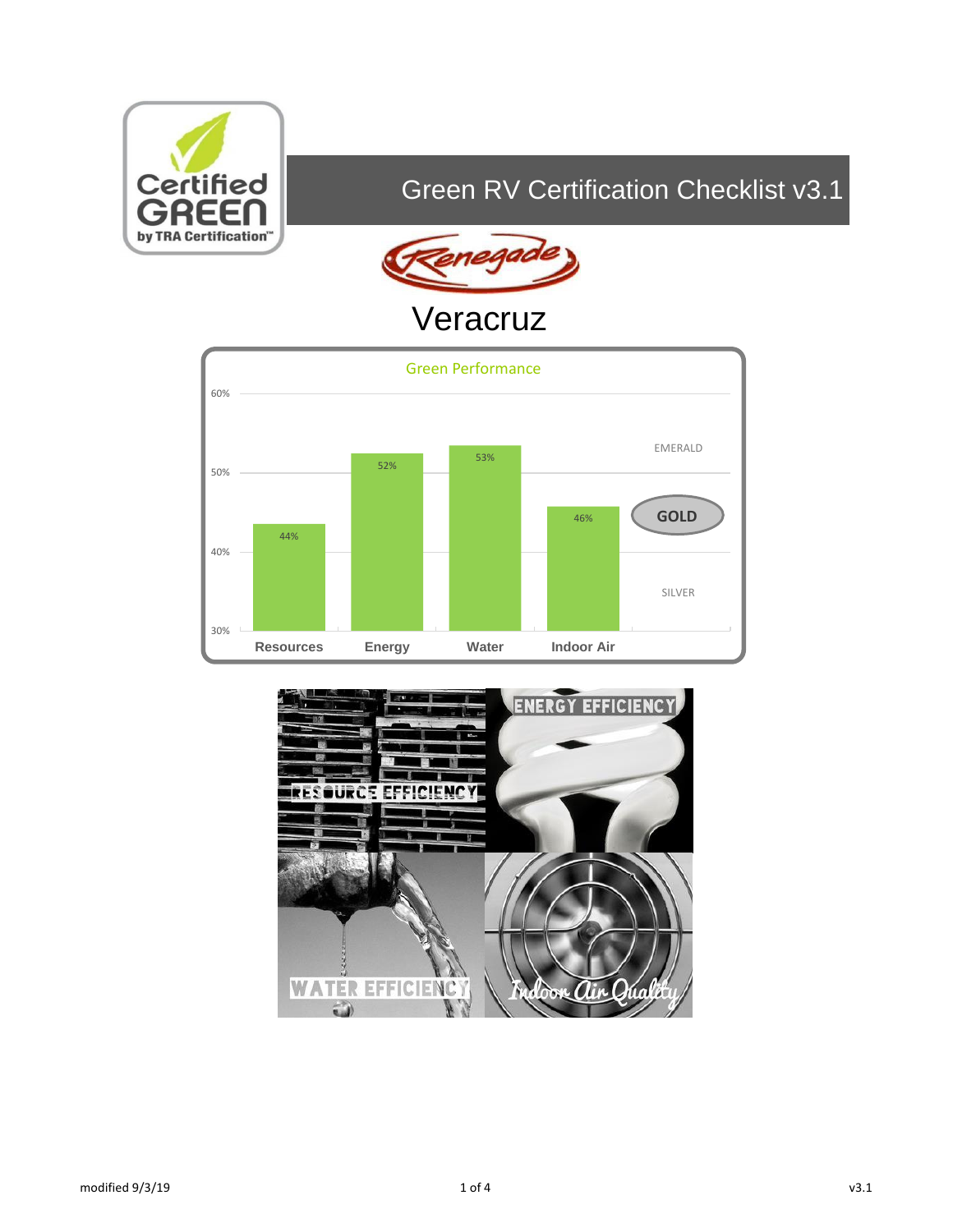### **Resource Efficiency 101**

|  | <b>Contract Contract Contract Contract</b> |  |
|--|--------------------------------------------|--|
|  |                                            |  |
|  |                                            |  |
|  |                                            |  |

| <b>Points</b><br>Available | Item                                                                                                                                  | <b>Points</b><br>Claimed |
|----------------------------|---------------------------------------------------------------------------------------------------------------------------------------|--------------------------|
| 14                         | Construction waste materials are recycled offsite. (2 pts each max 14 pts)<br>list: Wood, cardboard, aluminum, steel, copper wire     | 10                       |
| 20                         | Ratio of recycled materials to waste<br>(50% - 5 pts, 75% - 10 pts, 90% - 20 pts)                                                     | 5                        |
| 5                          | CNC Machines utilized to maximize material cuts (1 pt per material, 5 pts max)<br>list: water jet for steel, aluminum, plastic & wood | 4                        |
| 5                          | Jigs are used (1 pt each, max 5 pts)<br>list: floors, sidewalls, weldments, frame assembly, jack placement                            | 5                        |
| 5                          | Material scraps are reused. (1 pt each, max 5 points)<br>list: wiring, window & door cutouts for cargo, cargo area regrind            | 3                        |
| 5                          | Reusable shipping containers used for major materials (1 pt each, max 5)<br>list: doors, a/c, cabinets, windows, generators           | 5                        |
| 5                          | Major materials are cut to size at supplier - (1 pt each, max 5)<br>list: vinyl flooring                                              | $\overline{1}$           |
| 10                         | Materials with recycled content are used. (2 pt each, max 10)<br>list: carpet padding, insulation                                     | 4                        |
| $\overline{2}$             | Rain drainage system installed                                                                                                        |                          |
| 10                         | Regional materials are used for major components of the RV (500 miles)<br>(2 points each, max 10 pts) list materials:                 |                          |
| 3                          | RV component manufacturer facility is ISO 9001/14001 or equivalent.<br>(1 point each, max 3 pts) list mfr:                            |                          |
| 3                          | RV component is UL Certified (or equivalent)<br>(list product and listing, 1 point each, max 3 pts)                                   |                          |
| 6                          | Certified wood (2 point per product type, max 6)<br>(list wood product and certification) 2x2 (SFI)                                   | $\overline{2}$           |
| 5                          | Minimal use of wood                                                                                                                   | 5                        |
| 3                          | <b>Nitrogen-filled tires</b>                                                                                                          |                          |

101 Points available

**Resource Efficiency Total:**

44 **44%**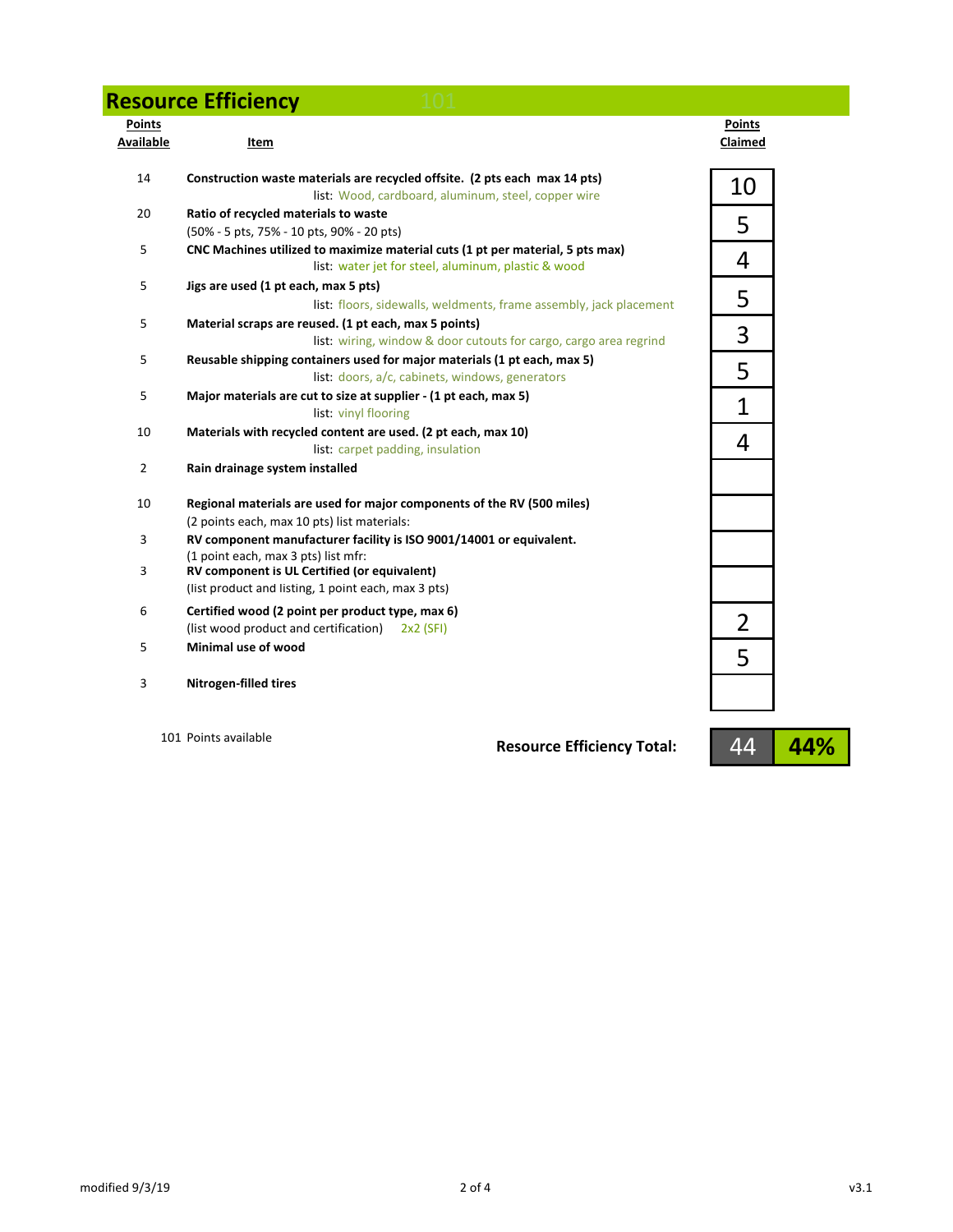## **Energy Efficiency**

|    | Insulation                                                        | Type | R-value        |                                                                                                         |                |     |
|----|-------------------------------------------------------------------|------|----------------|---------------------------------------------------------------------------------------------------------|----------------|-----|
| 33 | Walls                                                             | foam | 6.75           |                                                                                                         |                |     |
|    | Floor                                                             | foam | $\overline{7}$ |                                                                                                         |                |     |
|    | Ceiling                                                           | foam | 15             | 28.75<br>Total:                                                                                         | 28.8           |     |
| 20 | LED lighting (>90% interior & exterior)                           |      |                |                                                                                                         | 30             |     |
| 6  | Awnings are standard - 2 pts each, max 6                          |      |                |                                                                                                         | $\overline{2}$ |     |
| 5  | Soap pressurization test on entire unit                           |      |                |                                                                                                         |                |     |
| 10 | Energy efficient appliances (2 points each, max 10)<br>list:      |      |                |                                                                                                         |                |     |
| 10 | Energy efficient furnace & A/C (5 pts each, 10 pts max)<br>List:  |      |                |                                                                                                         |                |     |
| 4  | <b>Energy monitoring device</b>                                   |      |                |                                                                                                         | 4              |     |
| 6  | Skylights to provide natural lighting (2 pt each, max 6)          |      |                |                                                                                                         | $\overline{2}$ |     |
| 10 | Heating system with NO ducts                                      |      |                |                                                                                                         |                |     |
| 10 | Cooling system with NO ducts                                      |      |                |                                                                                                         |                |     |
| 4  | Convection microwave or cooktop is standard - (2 pts each, max 4) |      |                |                                                                                                         | 4              |     |
| 30 | Solar panels (prewired - 10 pts; factory installed - 30 pts)      |      |                |                                                                                                         | 10             |     |
| 5  | <b>Enhanced window performance</b>                                |      |                |                                                                                                         |                |     |
| 10 | Rain booth test to ensure leak-free construction                  |      |                |                                                                                                         | 10             |     |
| 10 |                                                                   |      |                | lightweight (less than 5k lbs - 2 pts, 4k lbs - 4 pts, 3k lbs - 6 pts, 2k lbs - 8 pts, 1k lbs - 10 pts) |                |     |
|    | 173 Points Available                                              |      |                | <b>Energy Efficiency Total:</b>                                                                         | 90.8           | 52% |